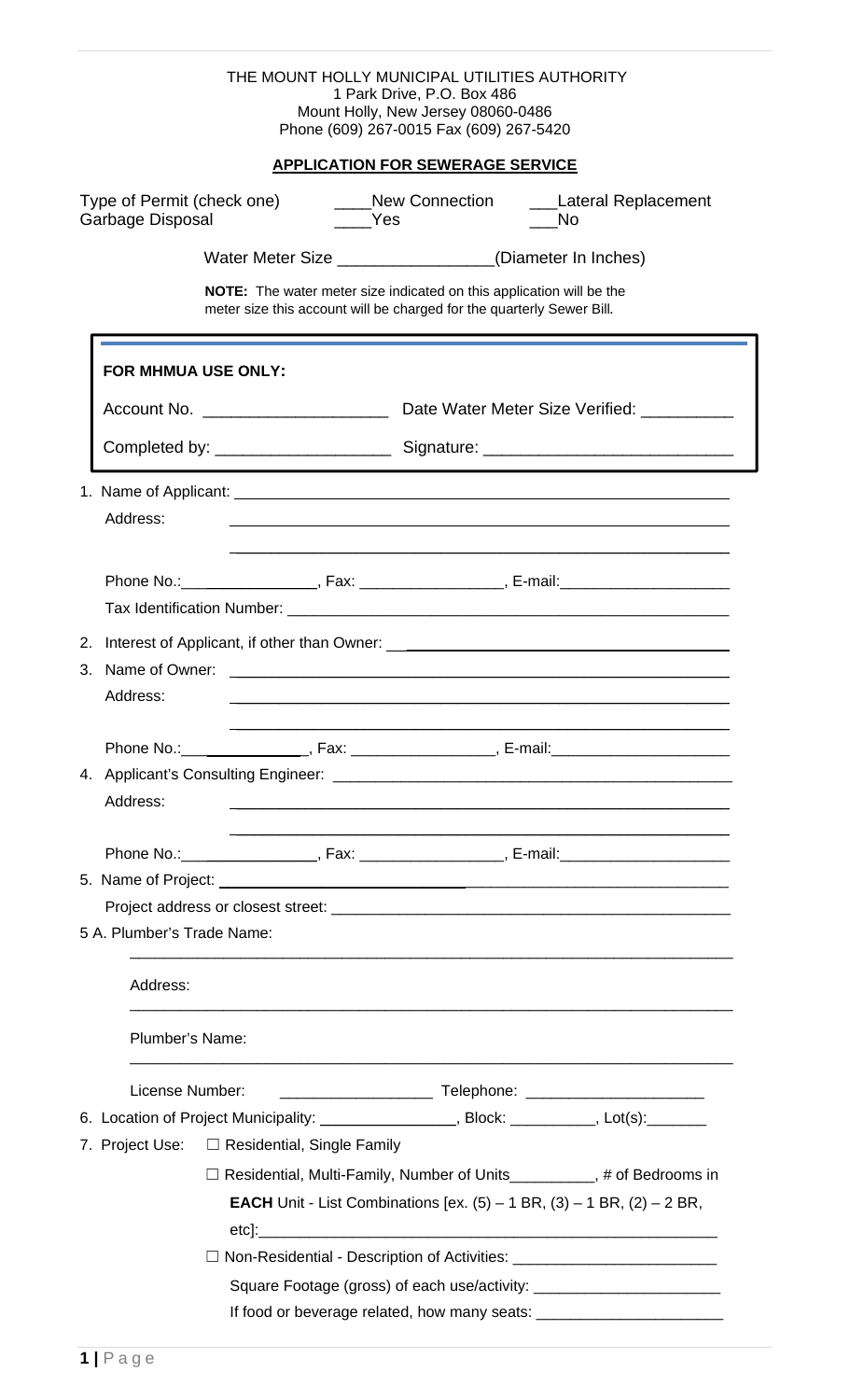$\Box$  Mixed Use or Other

8. Status of Land Use Board Application:

## 9. **EQUIVALENT DWELLING UNIT (EDU) CALCULATIONS**:

- A. Single family dwelling, townhouses, condominiums, apartments, multifamily, duplex, age restricted, trailers or mobile homes (per unit) = 1 EDU
- B. Non-Residential Uses # of EDU's = gallons/day as per N.J.A.C. 7:14A-23.3 multiplied by the per gallon/day rate as indicated in the prevailing *Schedule of Rates* of the MHMUA.
	- 1. Factories/Warehouses/Flex Space (does not include process wastewater) = 0.035 gallons per day/square foot
	- 2. Churches (worship area only, based on maximum capacity; other uses to be calculated separately) =  $1$  EDU/500 seats or part thereof
	- 3. Convenience stores or convenience store/filling station = 0.3 gallons per day/sq. foot
	- 4. Day care centers = 0.25 gallons per day/square foot
	- 5. Fitness Centers = 0.10 gallons per day/square foot
- 10. List Titles of Plans accompanying this Application:
- 11. Application Fee Attached to this Application is a separate check made payable to The Mount Holly Municipal Utilities Authority for the non-refundable Application fee in the amount of \$60.00.
- 12. Conceptual Engineering Plan Review Fee: Conceptual Plan Review Fee = \$30.00 for each equivalent dwelling unit (EDU) receiving sewer service as indicated in the S-1 Application, minimum of \$1000.00 or as otherwise directed.

 Attached to this Application is a separate check made payable to The Mount Holly Municipal Utilities Authority to be deposited into an Escrow Account in the amount of \$\_ Tax ID#: \_\_\_\_\_\_\_\_\_\_\_\_\_\_\_\_\_\_\_\_\_\_\_

## 13. **APPLICATION FOR SEWER SERVICE CHECKLIST**:

- Submit APPLICATION FOR SEWER SERVICE form in triplicate.
- Submit six (6) copies of all conceptual engineering plans and reports to this application.  $\mathbf{L}$ Conceptual engineering plans must be signed by a professional engineer licensed by the State of New Jersey. The conceptual engineering plans must show: sewer mains, water mains, storm sewers, electric, telephone, other utilities, lot lines, easements, rights-of-way (public/dedicated or private/non-dedicated), roadways and structures.
	- Submit one (1) electronic copy of all conceptual engineering plans (.TIF).
	- Submit copy of Preliminary Land Use Board Approval.
	- Submit, if any, draft sanitary sewer easements.
	- Submit a separate check for the Application of Sewer Service application fee in the amount of \$60.00.
- $\sim 10$ Submit a separate check for the conceptual engineering plan review fee in the amount of \$30.00 per equivalent dwelling unit receiving sewer service as indicated in this Application for Sewer Service.

I have read the foregoing instructions and understand them. The checks for the application fee and the conceptual engineering plan review fees are attached. I understand that this application is not complete and will not be considered by the MHMUA without the payment of these fees. I also understand that tentative approval from the MHMUA does not constitute a reservation of capacity or service from the MHMUA. I certify that the statements made by me in this application are true.

APPLICANT:

\_\_\_\_\_\_\_\_\_\_\_\_\_\_\_\_\_\_\_\_\_\_\_\_\_\_\_\_\_\_\_\_\_\_\_\_\_\_\_\_\_ Date: (Signature) (Type or Print Name and Title)